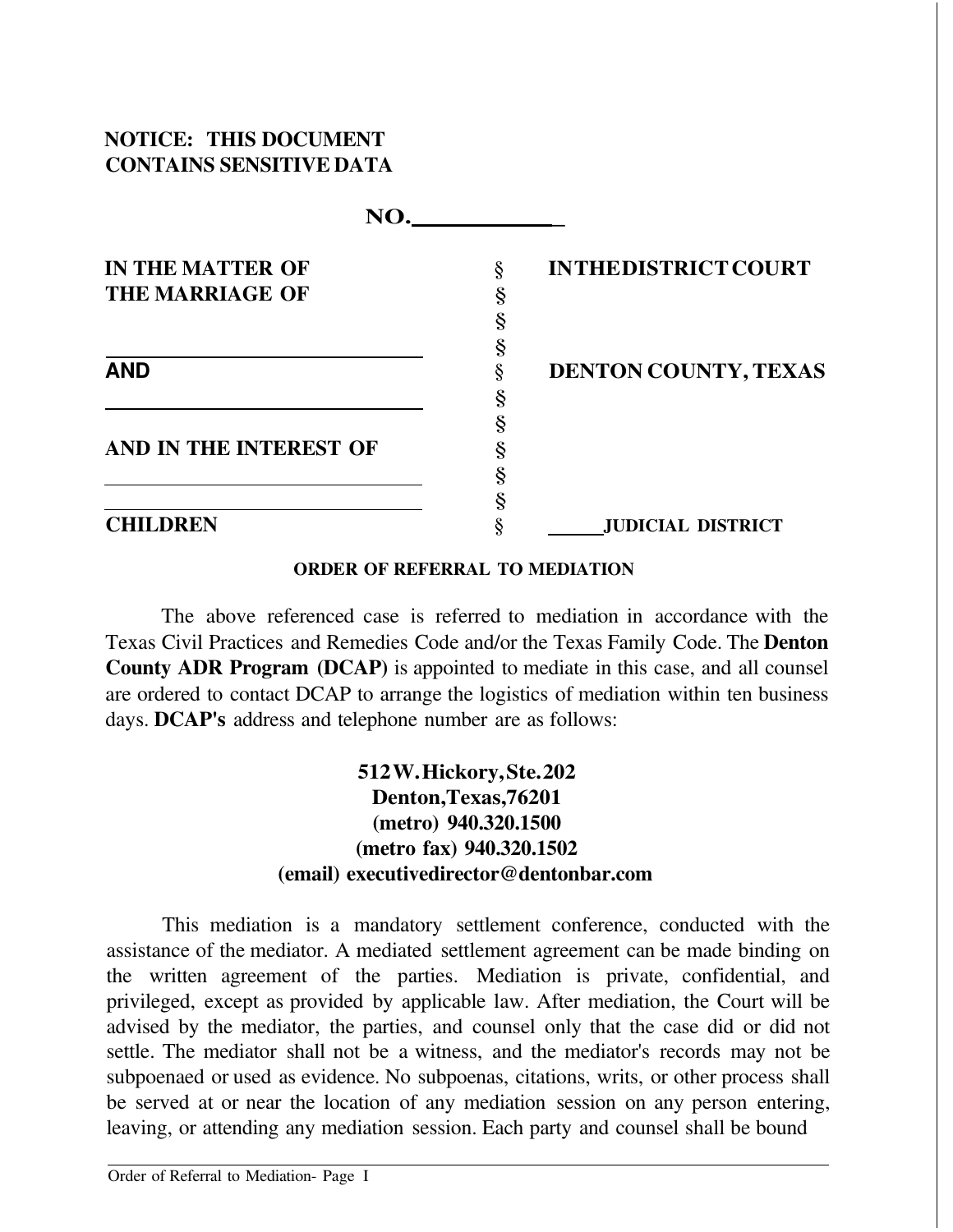by any rules for mediation furnished by the mediator and shall complete and supply all information requested by the mediator.

**IT IS ORDERED** that all named parties and lead attorneys shall be present during the entire mediation process and that each corporate party must be represented by an executive officer with authority to negotiate a settlement. Counsel and parties are **ORDERED** to proceed in a good-faith effort to try to resolve this case and shall agree on a mediation date within the next 10 days. If no agreed date can be scheduled within the next 10 days, DCAP shall select a date for the mediation and all counsel and parties are **ORDERED** to appear as directed by DCAP. Any date so scheduled by DCAP is incorporated in this Order as the date on which the mediation shall occur. Referral to mediation is not a substitute for trial, and the case will be tried if not settled.

IT IS FURTHER ORDERED that all the parties do the following:

1. Notify Denton County Alternative Dispute Resolution Service (DCAP), in writing at least 21 days before the date of mediation, or immediately upon entry of this Order if the mediation is scheduled less than 21 days from the date of this order, if there is any allegation, by either party, of domestic violence having been committed by either party, or any person attending the mediation, or if there is any reason the party believes his or her personal safety would be in jeopardy at mediation.

2. Pay the mediation fee assessed herein prior to, or concurrently with, the scheduling of the mediation. IT IS SPECIFICALLY ORDERED that DCAP is under no obligation to schedule the mediation until the assessed fee is paid.

3. Complete the Summary Inventory, attached hereto as Exhibit A, and the delivery of it to DCAP, for all cases brought under the Texas Family Code,.

IT IS ORDERED that DCAP will not schedule the mediation until Exhibit A is received by DCAP.

IT IS ORDERED that, if a cause of action is brought under the Texas Family Code and if Exhibit A indicates a higher mediation level/fee for any party to the mediation, DCAP shall assess the fee indicated prior to, or on the date of, mediation and mediation shall not commence until said additional fee has been paid.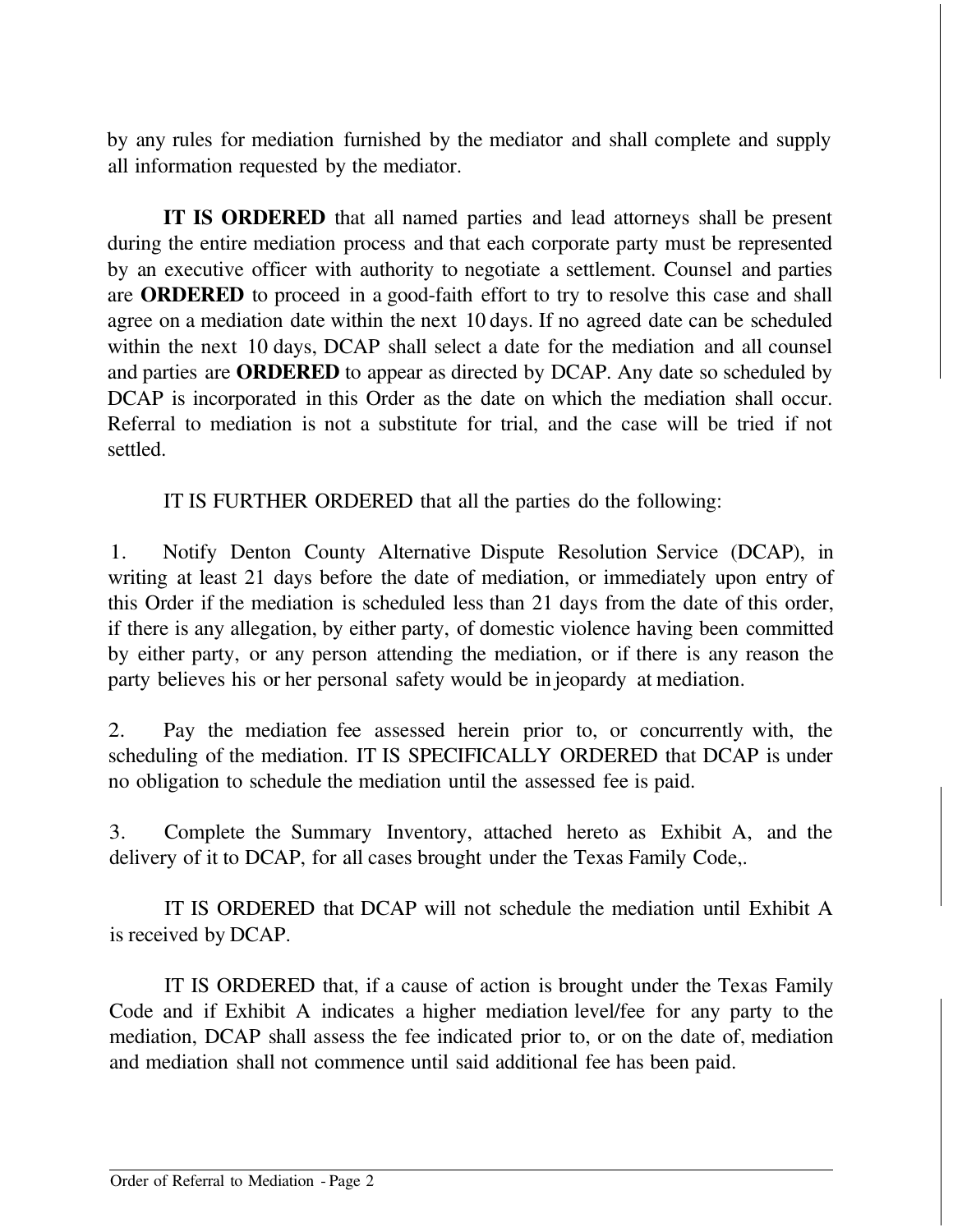IT IS ORDERED that, if the case being submitted to mediation at DCAP is a divorce action, and the parties' Summary Inventories indicate different mediation levels because of disputed valuations of one or more assets, the higher valuation shall control the mediation level for both parties.

IT IS ORDERED for all civil cases that are not subject to the Texas Family Code, the levels shall be set by the "Amount in Controversy" plead by the parties. **However,** IT IS ORDERED that, if during mediation it is discovered that the amount in controversy is higher than the amount indicated by the parties prior to mediation which then indicates a higher mediation level/fee for any party to the mediation, DCAP shall assess the fee indicated on the date of mediation and mediation shall not continue until said additional fee has been paid. IT IS FURTHER ORDERED that, if the parties indicate different mediation levels because of disputed valuations of the claim(s), the higher valuation shall control the mediation level for both parties.

### **The following levels have been approved through the Commissioner's Court, please do not modify.**

### **Levell.** Indigent

 Petitioner, has been judicially determined by this court to be indigent. Mediation will be conducted at no charge to this individual.

 Respondent, has been judicially determined by this court to be indigent. Mediation will be conducted at no charge to this individual.

\*\*\*\*\*\*\*\*\*\*\*\*\*\*\*\*\*\*\*\*\*\*\*\*\*\*\*\*\*\*\*\*\*\*\*\*\*\*\*\*\*\*\*\*\*\*\*\*\*\*\*\*\*\*\*\*\*\*\*\*\*\*\*\*\*\*

Level<sub>2</sub>. The net value of the estate/resources of the parties is less than \$150,000.00 or in a non-family law matter the amount in controversy is less than \$150,000.00.

(Check One):

The cost of mediation is \$150.00 per (Party I Petitioner I Respondent). **(circle one)**

The \$300.00 mediation fee will be charged to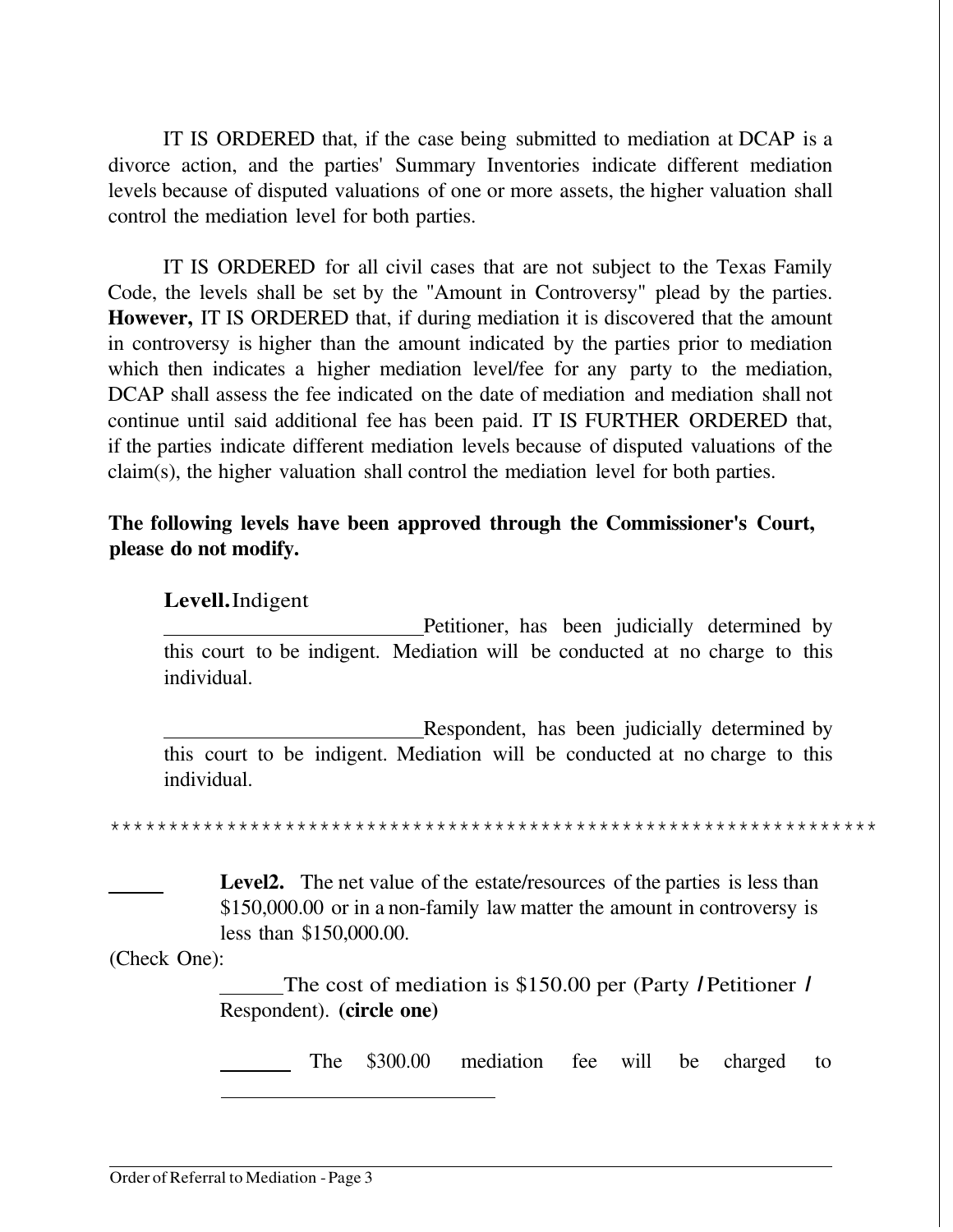\*\*\*\*\*\*\*\*\*\*\*\*\*\*\*\*\*\*\*\*\*\*\*\*\*\*\*\*\*\*\*\*\*\*\*\*\*\*\*\*\*\*\*\*\*\*\*\*\*\*\*\*\*\*\*\*\*\*\*\*\*\*\*\*\*\*\*\*

Level 3. The net value of the estate/resources of the parties is between \$150,000 and \$750,000 or the amount in controversy in a non-family law matter is between \$150,000.00 and \$750,000.

(Check One):

.<br>\_\_\_The cost of mediation is \$900.00 per (Party / Petitioner / Respondent). (circle one)

The mediation fee (\$1,800.00) will be charged to

\*\*\*\*\*\*\*\*\*\*\*\*\*\*\*\*\*\*\*\*\*\*\*\*\*\*\*\*\*\*\*\*\*\*\*\*\*\*\*\*\*\*\*\*\*\*\*\*\*\*\*\*\*\*\*\*\*\*\*\*\*\*\*\*\*\*\*

Level4. The net value of the estate/resources of the parties is more than \$750,000 or the amount in controversy in a non-family law matter is more than \$750,000.00. (An Exhibit A is not required for Level 4 or higher)

(Check One):

The cost of mediation is \$1,500.00 per (Party *I* Petitioner *I* Respondent). (circle one)

The mediation fee (\$3,000.00) will be charged to

\*\*\*\*\*\*\*\*\*\*\*\*\*\*\*\*\*\*\*\*\*\*\*\*\*\*\*\*\*\*\*\*\*\*\*\*\*\*\*\*\*\*\*\*\*\*\*\*\*\*\*\*\*\*\*\*\*\*\*\*\*\*\*\*\*\*\*

The term "Net value of the estate/resources of the parties" in all cases (whether divorce, modification, SAPCR only, etc.) shall be defined for each party by figuring the total value of that party's assets (whether community, separate, or mixed character) minus that party's liabilities (whether community, separate, or mixed character.)

SIGNED on this day of , 20

#### JUDGE PRESIDING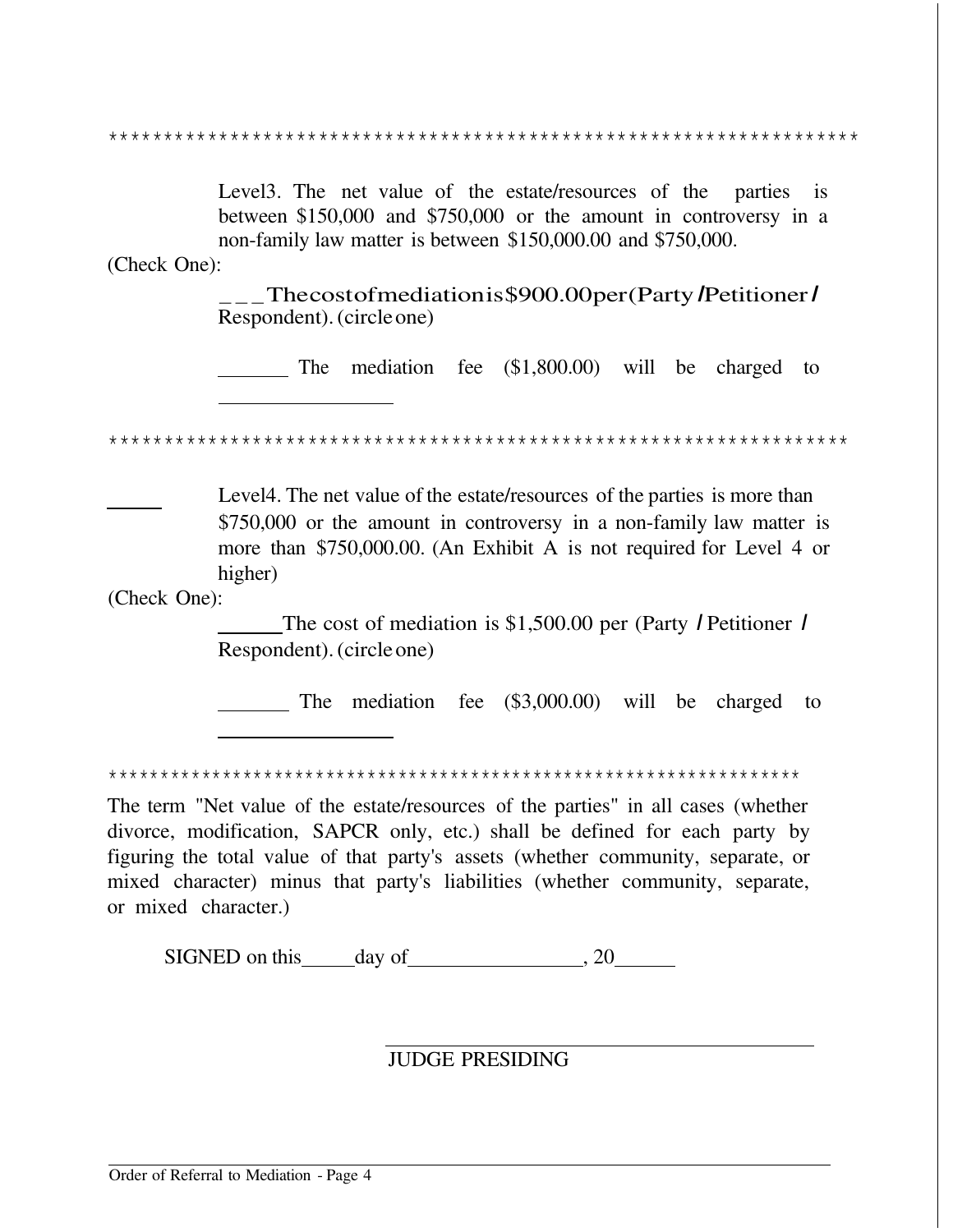# **Certification of Net value of the Estate/Resources or Amount in Controversy of the parties:**

I hereby certify to the best of my knowledge, that the below level correctly reflects the net value of the estate/resources or in a non-family law case, the amount in controversy for my client:

| LEVEL $1:My$ client is indigent       |
|---------------------------------------|
| LEVEL 2: Less than \$150,000.00       |
| LEVEL 3: \$150,000.00 to \$750,000.00 |
| LEVEL 4: Greater than \$750,000.00    |

Signed on the day of 20

Attorney for Petitioner/Plaintiff

# **Certification of Net value of the Estate/Resources or Amount in Controversy of the parties:**

I hereby certify to the best of my knowledge, that the below level correctly reflects the net value of the estate/resources or in a non-family law case, the amount in controversy for my client:

 LEVEL 1:My client is indigent LEVEL 2: Less than \$150,000.00 LEVEL 3: \$150,000.00 to \$750,000.00 LEVEL 4: Greater than \$750,000.00

Signed on the day of 20

Attorney for Respondent

### **Please copy and attach Certification of Net Value for each additional party.**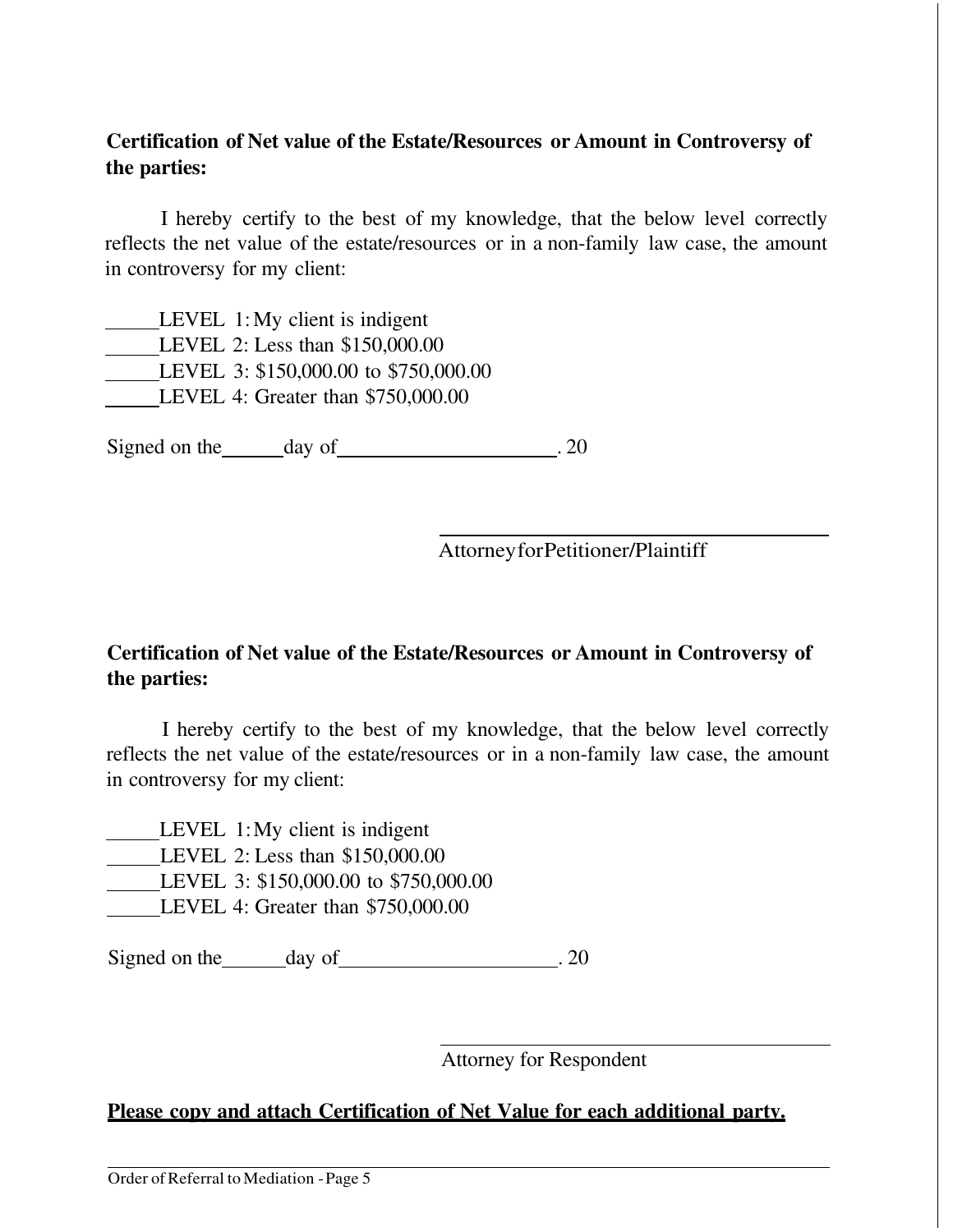Every field must be filled out with "0", "none", or a dollar amount as DCAP cannot accept blanks or "n/a".

# WIFE'S EXHIBIT "A"

Real Property net value (FMV - note balance or balances=net value)  $1 -$ 

Cash and Accounts with Financial Institutions balances

- 1.
- 2.
- 3.

Retirement Benefits/IRA/SEP (defined contribution plan or defined benefit plan)

1.

2.

3.

Insurance and Annuities

1.

Brokerage/Mutual Fund Accounts

1.

2.

Stocks, Bonds, & other Securities

1.

2.

Closely Held Business 1.

Unsecured Debt

1.

2.

3.

Is there a Protective Order under Title 4 of the Texas Family Code? Check yes or no.

YES

NO